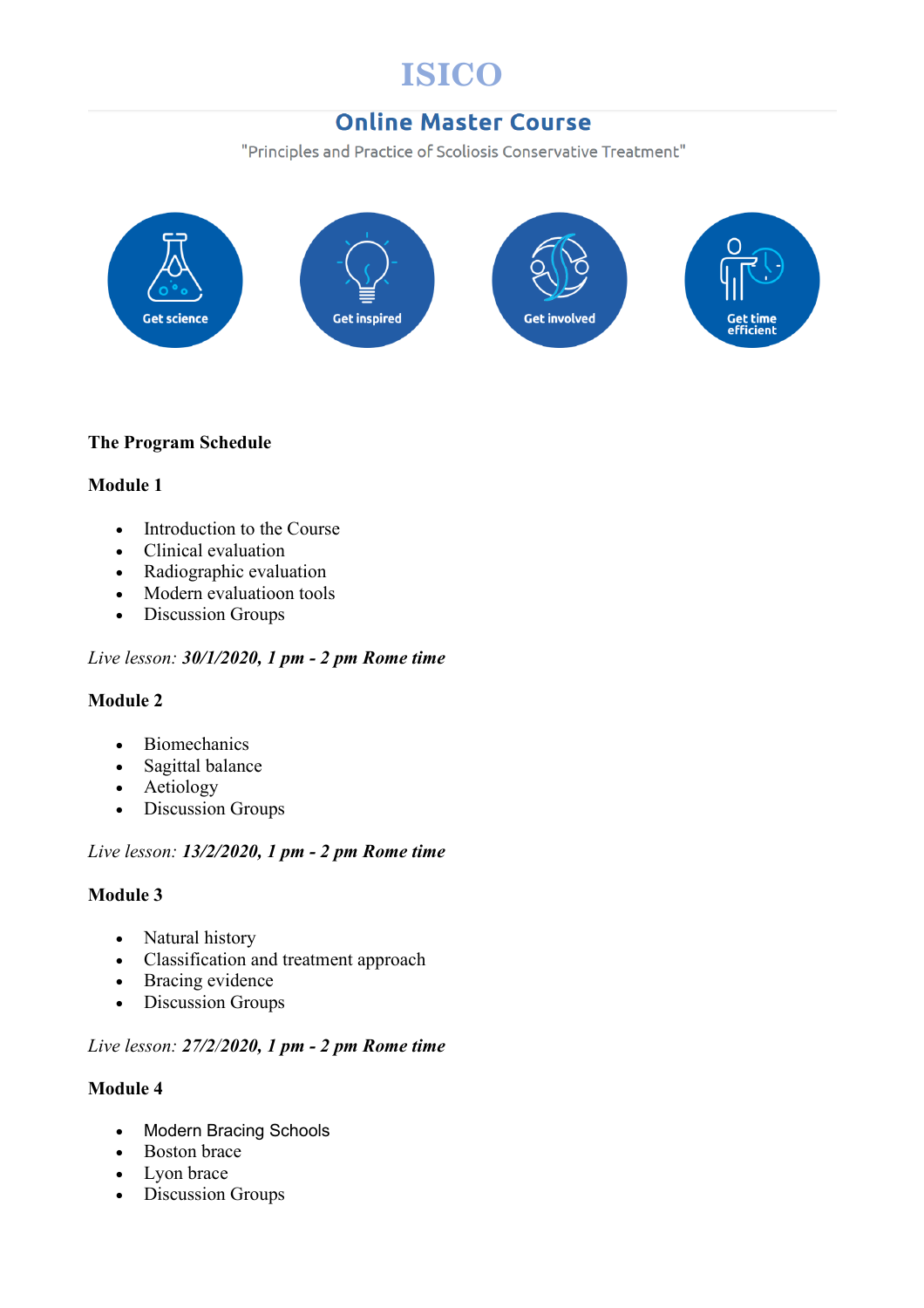# **ISICO**

#### *Live lesson: 12/3/2020, 1 pm - 2 pm Rome time*

# **Module 5**

- Clinical Guidelines to treatment
- ART brace
- PASB
- Discussion Groups

# *Live lesson: 26/3/2020, 1 pm - 2 pm Rome time*

# **Module 6**

- Therapeuthic protocols
- Rigo Cheneau Brace
- SPoRT concept  $-1$
- Discussion Groups

# *Live lesson: 16/4/2020, 1 pm - 2 pm Rome time*

# **Module 7**

- SpineCor Brace
- Secondary scoliosis
- $\bullet$  SPoRT concept  $-2$
- Discussion Groups

#### *Live lesson: 7/5/2020, 1 pm - 2 pm Rome time*

# **Module 8**

- Early Onset scoliosis
- Surgery
- SPoRT concept  $-3$
- Discussion Groups

#### *Live lesson: 21/5/2020, 1 pm - 2 pm Rome time*

#### **Module 9**

- PSSE: actual evidence
- Exercise schools
- $\bullet$  SEAS 1
- Discussion Groups

#### *Live lesson: 4/6/2020, 1 pm - 2 pm Rome time*

# **Module 10**

- Schroth method
- Barcelona school